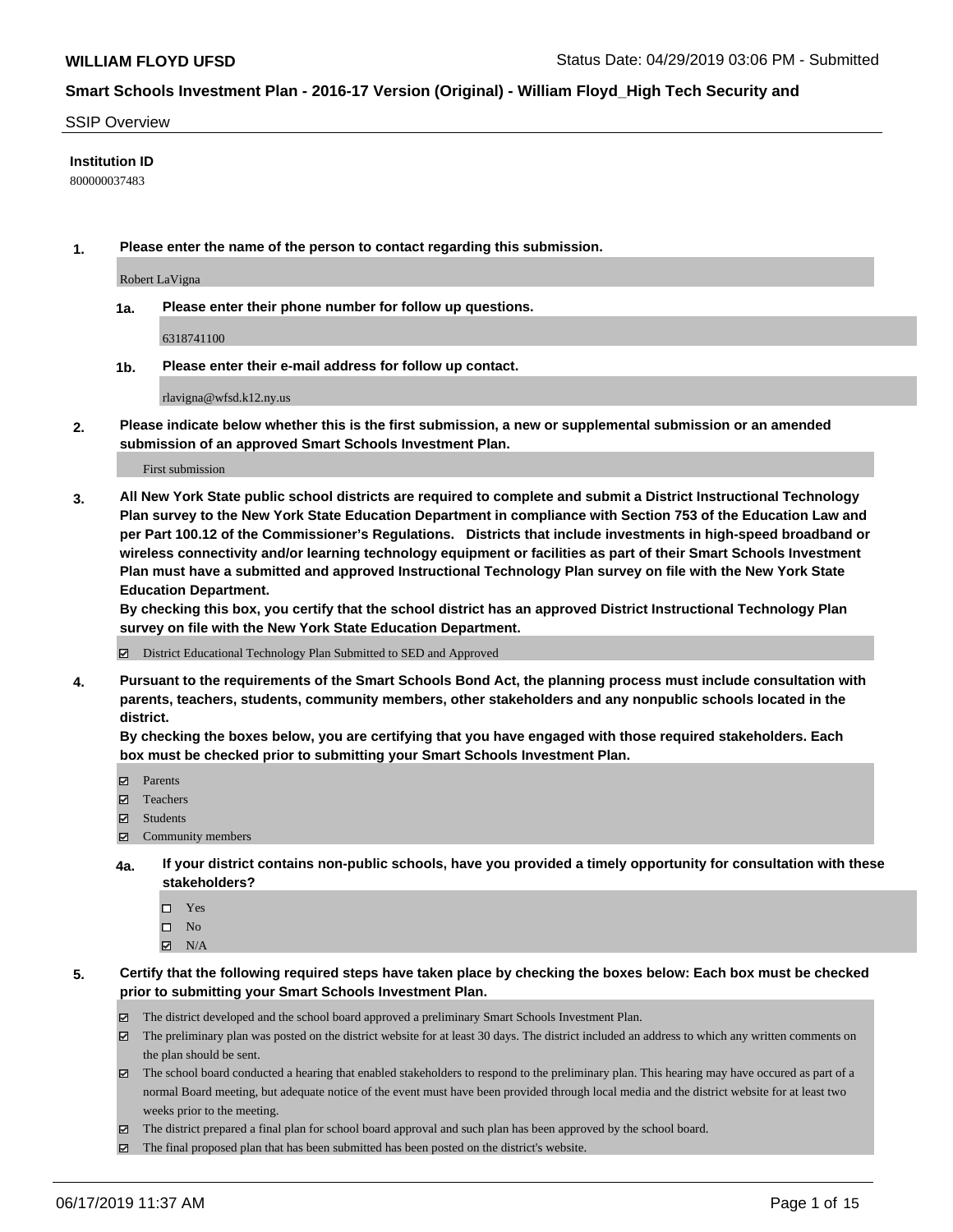SSIP Overview

**5a. Please upload the proposed Smart Schools Investment Plan (SSIP) that was posted on the district's website, along with any supporting materials. Note that this should be different than your recently submitted Educational Technology Survey. The Final SSIP, as approved by the School Board, should also be posted on the website and remain there during the course of the projects contained therein.**

SSIP LOI.pdf

**5b. Enter the webpage address where the final Smart Schools Investment Plan is posted. The Plan should remain posted for the life of the included projects.**

http://www.wfsd.k12.ny.us/index.php/2017/12/william-floyd-school-district-smart-school-investment-plan/

**6. Please enter an estimate of the total number of students and staff that will benefit from this Smart Schools Investment Plan based on the cumulative projects submitted to date.**

9,400

**7. An LEA/School District may partner with one or more other LEA/School Districts to form a consortium to pool Smart Schools Bond Act funds for a project that meets all other Smart School Bond Act requirements. Each school district participating in the consortium will need to file an approved Smart Schools Investment Plan for the project and submit a signed Memorandum of Understanding that sets forth the details of the consortium including the roles of each respective district.**

 $\Box$  The district plans to participate in a consortium to partner with other school district(s) to implement a Smart Schools project.

#### **8. Please enter the name and 6-digit SED Code for each LEA/School District participating in the Consortium.**

| Partner LEA/District | <b>ISED BEDS Code</b> |
|----------------------|-----------------------|
| (No Response)        | (No Response)         |

#### **9. Please upload a signed Memorandum of Understanding with all of the participating Consortium partners.**

(No Response)

**10. Your district's Smart Schools Bond Act Allocation is:**

\$10,398,033

**11. Enter the budget sub-allocations by category that you are submitting for approval at this time. If you are not budgeting SSBA funds for a category, please enter 0 (zero.) If the value entered is \$0, you will not be required to complete that survey question.**

|                                       | Sub-<br><b>Allocations</b> |
|---------------------------------------|----------------------------|
| School Connectivity                   | $\overline{0}$             |
| Connectivity Projects for Communities | $\overline{0}$             |
| <b>Classroom Technology</b>           | $\overline{0}$             |
| Pre-Kindergarten Classrooms           | 0                          |
| Replace Transportable Classrooms      |                            |
| High-Tech Security Features           | 3,000,000                  |
| Totals:                               | 3,000,000                  |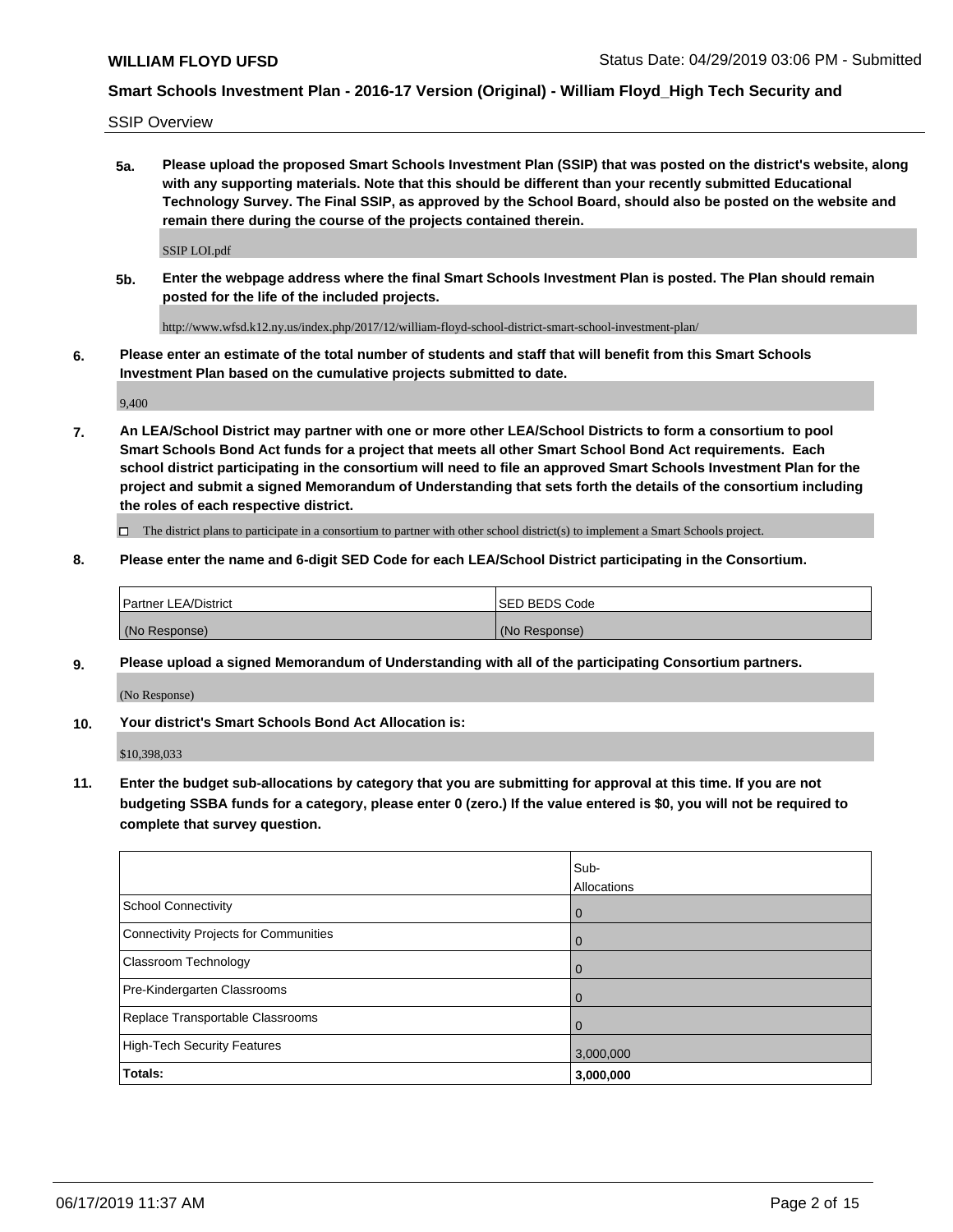School Connectivity

- **1. In order for students and faculty to receive the maximum benefit from the technology made available under the Smart Schools Bond Act, their school buildings must possess sufficient connectivity infrastructure to ensure that devices can be used during the school day. Smart Schools Investment Plans must demonstrate that:**
	- **• sufficient infrastructure that meets the Federal Communications Commission's 100 Mbps per 1,000 students standard currently exists in the buildings where new devices will be deployed, or**
	- **• is a planned use of a portion of Smart Schools Bond Act funds, or**
	- **• is under development through another funding source.**

**Smart Schools Bond Act funds used for technology infrastructure or classroom technology investments must increase the number of school buildings that meet or exceed the minimum speed standard of 100 Mbps per 1,000 students and staff within 12 months. This standard may be met on either a contracted 24/7 firm service or a "burstable" capability. If the standard is met under the burstable criteria, it must be:**

**1. Specifically codified in a service contract with a provider, and**

**2. Guaranteed to be available to all students and devices as needed, particularly during periods of high demand, such as computer-based testing (CBT) periods.**

**Please describe how your district already meets or is planning to meet this standard within 12 months of plan submission.**

(No Response)

**1a. If a district believes that it will be impossible to meet this standard within 12 months, it may apply for a waiver of this requirement, as described on the Smart Schools website. The waiver must be filed and approved by SED prior to submitting this survey.**

 $\Box$  By checking this box, you are certifying that the school district has an approved waiver of this requirement on file with the New York State Education Department.

#### **2. Connectivity Speed Calculator (Required)**

|                         | l Number of<br>Students | Multiply by<br>100 Kbps | Divide by 1000 Current Speed<br>to Convert to<br>Required<br>l Speed in Mb | lin Mb           | Expected<br>Speed to be<br>Attained Within   Required<br>12 Months | <b>Expected Date</b><br>When<br>Speed Will be<br>Met |
|-------------------------|-------------------------|-------------------------|----------------------------------------------------------------------------|------------------|--------------------------------------------------------------------|------------------------------------------------------|
| <b>Calculated Speed</b> | (No<br>Response)        | (No Response)           | (No<br>Response)                                                           | (No<br>Response) | (No<br>Response)                                                   | (No<br>Response)                                     |

**3. Describe how you intend to use Smart Schools Bond Act funds for high-speed broadband and/or wireless connectivity projects in school buildings.**

(No Response)

**4. Describe the linkage between the district's District Instructional Technology Plan and the proposed projects. (There should be a link between your response to this question and your response to Question 1 in Part E. Curriculum and Instruction "What are the district's plans to use digital connectivity and technology to improve teaching and learning?)**

(No Response)

**5. If the district wishes to have students and staff access the Internet from wireless devices within the school building, or in close proximity to it, it must first ensure that it has a robust Wi-Fi network in place that has sufficient bandwidth to meet user demand.**

**Please describe how you have quantified this demand and how you plan to meet this demand.**

(No Response)

**6. As indicated on Page 5 of the guidance, the Office of Facilities Planning will have to conduct a preliminary review**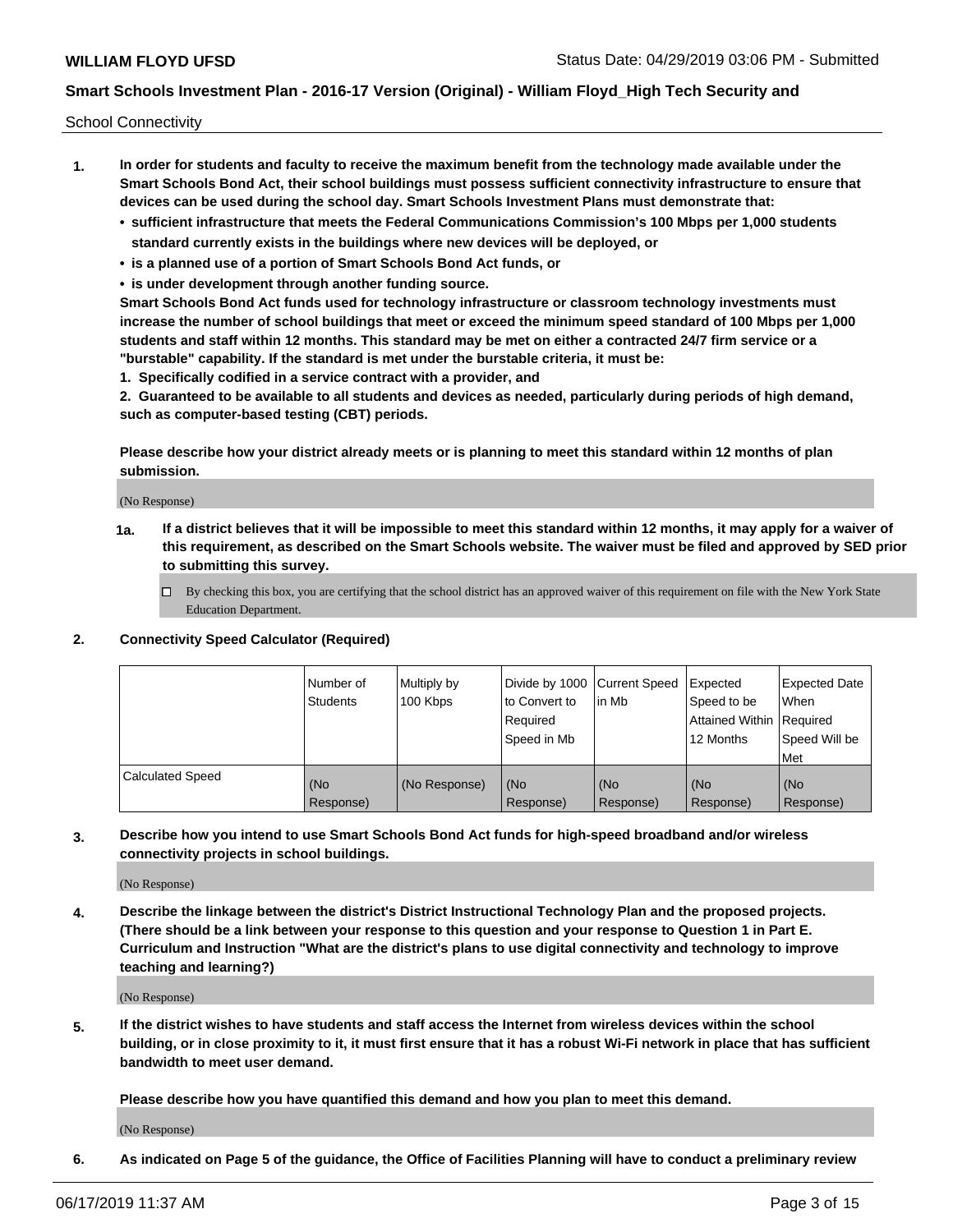School Connectivity

**of all capital projects, including connectivity projects.**

**Please indicate on a separate row each project number given to you by the Office of Facilities Planning.**

**7. Certain high-tech security and connectivity infrastructure projects may be eligible for an expedited review process as determined by the Office of Facilities Planning.**

**Was your project deemed eligible for streamlined review?**

(No Response)

**8. Include the name and license number of the architect or engineer of record.**

| Name          | License Number |
|---------------|----------------|
| (No Response) | (No Response)  |

**9. If you are submitting an allocation for School Connectivity complete this table. Note that the calculated Total at the bottom of the table must equal the Total allocation for this category that you entered in the SSIP Overview overall budget.** 

|                                            | Sub-              |
|--------------------------------------------|-------------------|
|                                            | <b>Allocation</b> |
| Network/Access Costs                       | (No Response)     |
| <b>Outside Plant Costs</b>                 | (No Response)     |
| School Internal Connections and Components | (No Response)     |
| <b>Professional Services</b>               | (No Response)     |
| Testing                                    | (No Response)     |
| <b>Other Upfront Costs</b>                 | (No Response)     |
| <b>Other Costs</b>                         | (No Response)     |
| Totals:                                    | 0                 |

**10. Please detail the type, quantity, per unit cost and total cost of the eligible items under each sub-category. This is especially important for any expenditures listed under the "Other" category. All expenditures must be eligible for tax-exempt financing to be reimbursed through the SSBA. Sufficient detail must be provided so that we can verify this is the case. If you have any questions, please contact us directly through smartschools@nysed.gov. NOTE: Wireless Access Points should be included in this category, not under Classroom Educational Technology, except those that will be loaned/purchased for nonpublic schools.**

| Select the allowable expenditure | Item to be purchased | Quantity      | Cost per Item | <b>Total Cost</b> |
|----------------------------------|----------------------|---------------|---------------|-------------------|
| type.                            |                      |               |               |                   |
| Repeat to add another item under |                      |               |               |                   |
| each type.                       |                      |               |               |                   |
| (No Response)                    | (No Response)        | (No Response) | (No Response) | (No Response)     |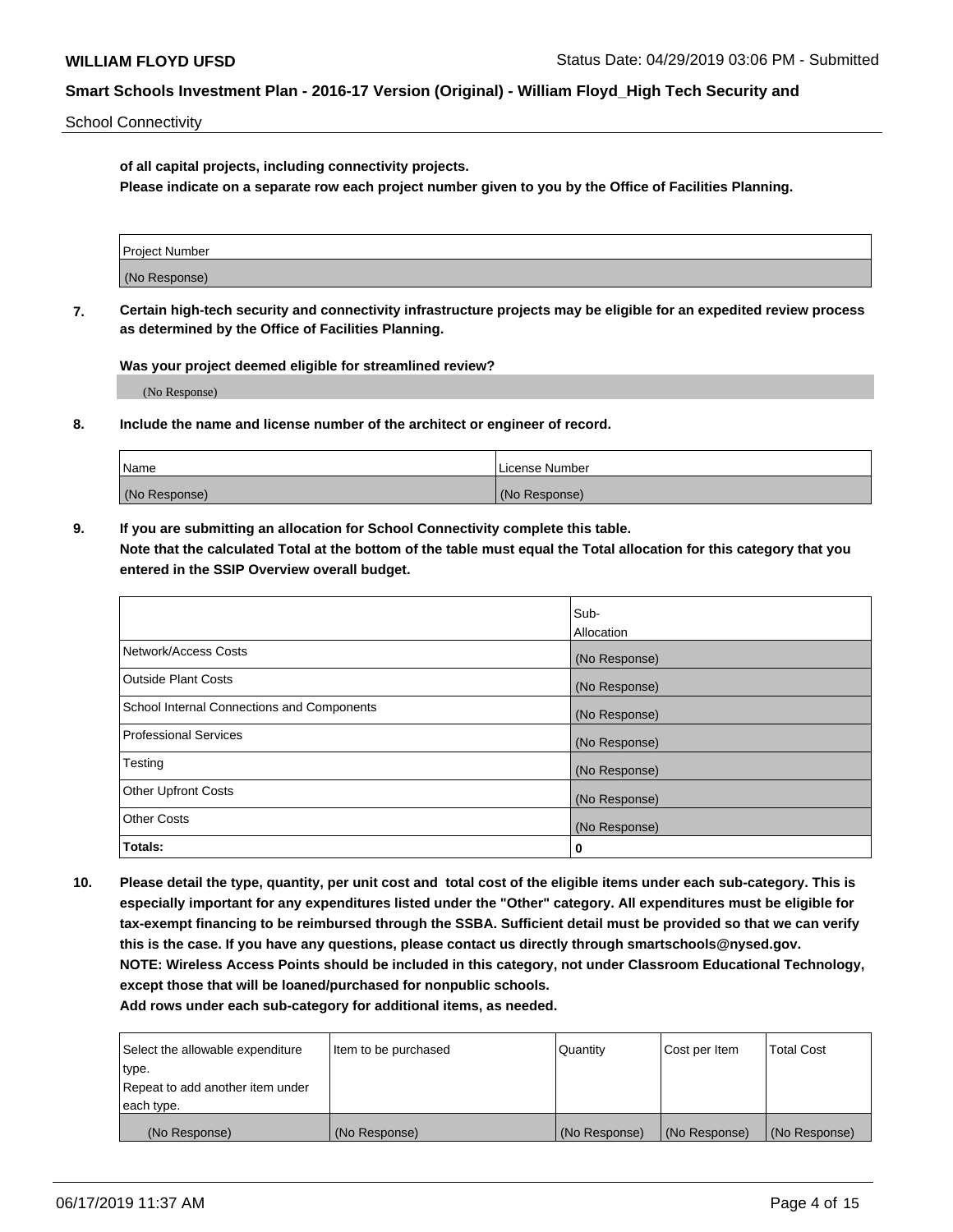Community Connectivity (Broadband and Wireless)

**1. Describe how you intend to use Smart Schools Bond Act funds for high-speed broadband and/or wireless connectivity projects in the community.**

(No Response)

**2. Please describe how the proposed project(s) will promote student achievement and increase student and/or staff access to the Internet in a manner that enhances student learning and/or instruction outside of the school day and/or school building.**

(No Response)

**3. Community connectivity projects must comply with all the necessary local building codes and regulations (building and related permits are not required prior to plan submission).**

 $\Box$  I certify that we will comply with all the necessary local building codes and regulations.

**4. Please describe the physical location of the proposed investment.**

(No Response)

**5. Please provide the initial list of partners participating in the Community Connectivity Broadband Project, along with their Federal Tax Identification (Employer Identification) number.**

| <b>Project Partners</b> | Federal ID#   |
|-------------------------|---------------|
| (No Response)           | (No Response) |

**6. If you are submitting an allocation for Community Connectivity, complete this table.**

**Note that the calculated Total at the bottom of the table must equal the Total allocation for this category that you entered in the SSIP Overview overall budget.**

|                                    | Sub-Allocation |
|------------------------------------|----------------|
| Network/Access Costs               | (No Response)  |
| <b>Outside Plant Costs</b>         | (No Response)  |
| <b>Tower Costs</b>                 | (No Response)  |
| <b>Customer Premises Equipment</b> | (No Response)  |
| <b>Professional Services</b>       | (No Response)  |
| Testing                            | (No Response)  |
| <b>Other Upfront Costs</b>         | (No Response)  |
| <b>Other Costs</b>                 | (No Response)  |
| Totals:                            | 0              |

**7. Please detail the type, quantity, per unit cost and total cost of the eligible items under each sub-category. This is especially important for any expenditures listed under the "Other" category. All expenditures must be capital-bond eligible to be reimbursed through the SSBA. If you have any questions, please contact us directly through smartschools@nysed.gov.**

| Select the allowable expenditure<br>type.      | Item to be purchased | Quantity      | Cost per Item | <b>Total Cost</b> |
|------------------------------------------------|----------------------|---------------|---------------|-------------------|
| Repeat to add another item under<br>each type. |                      |               |               |                   |
| (No Response)                                  | (No Response)        | (No Response) | (No Response) | (No Response)     |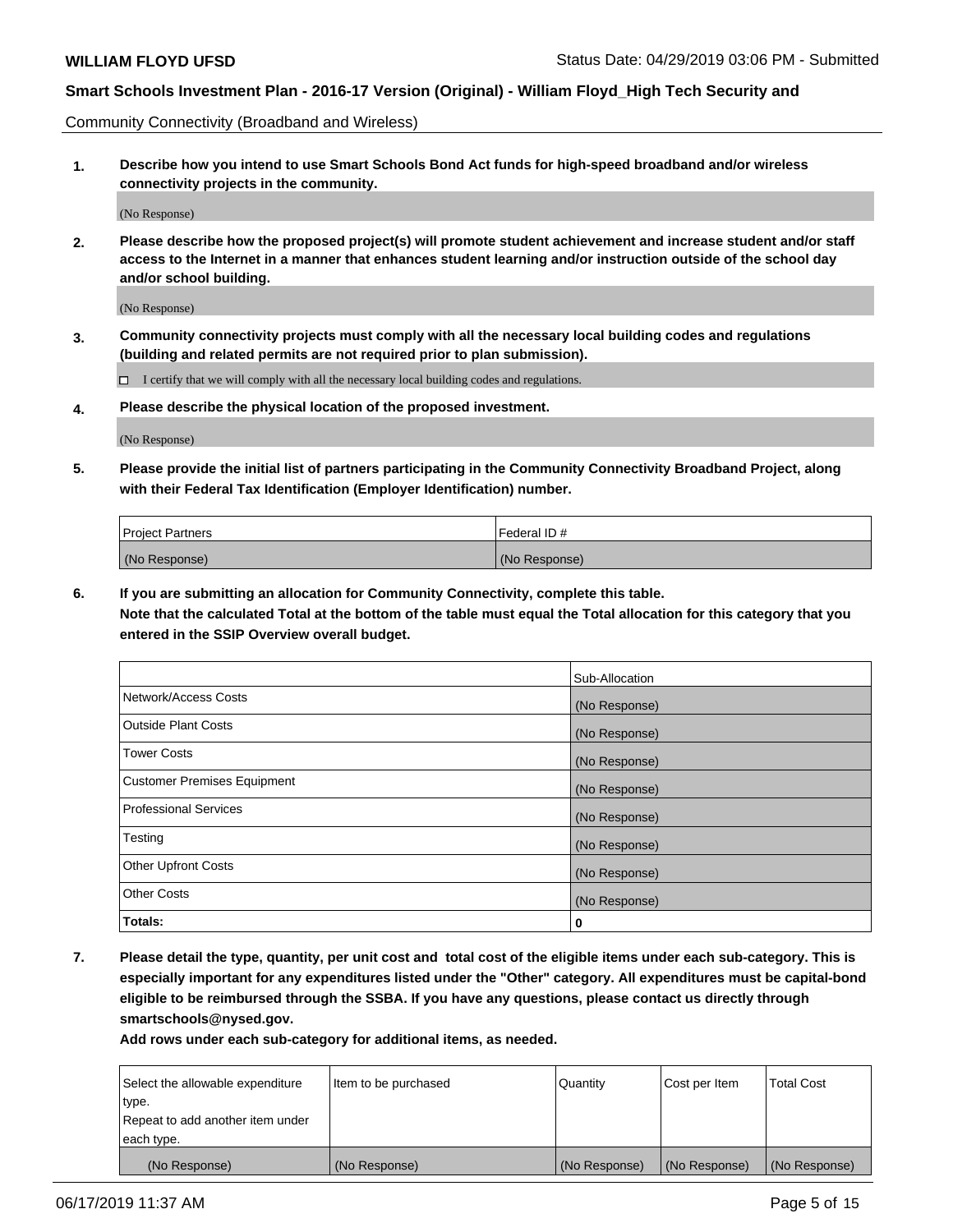#### Classroom Learning Technology

**1. In order for students and faculty to receive the maximum benefit from the technology made available under the Smart Schools Bond Act, their school buildings must possess sufficient connectivity infrastructure to ensure that devices can be used during the school day. Smart Schools Investment Plans must demonstrate that sufficient infrastructure that meets the Federal Communications Commission's 100 Mbps per 1,000 students standard currently exists in the buildings where new devices will be deployed, or is a planned use of a portion of Smart Schools Bond Act funds, or is under development through another funding source. Smart Schools Bond Act funds used for technology infrastructure or classroom technology investments must increase the number of school buildings that meet or exceed the minimum speed standard of 100 Mbps per 1,000 students and staff within 12 months. This standard may be met on either a contracted 24/7 firm service or a "burstable" capability. If the standard is met under the burstable criteria, it must be:**

**1. Specifically codified in a service contract with a provider, and**

**2. Guaranteed to be available to all students and devices as needed, particularly during periods of high demand, such as computer-based testing (CBT) periods.**

**Please describe how your district already meets or is planning to meet this standard within 12 months of plan submission.**

(No Response)

- **1a. If a district believes that it will be impossible to meet this standard within 12 months, it may apply for a waiver of this requirement, as described on the Smart Schools website. The waiver must be filed and approved by SED prior to submitting this survey.**
	- By checking this box, you are certifying that the school district has an approved waiver of this requirement on file with the New York State Education Department.

#### **2. Connectivity Speed Calculator (Required)**

|                         | l Number of<br><b>Students</b> | Multiply by<br>100 Kbps | to Convert to<br>Required<br>Speed in Mb | Divide by 1000 Current Speed<br>lin Mb | Expected<br>Speed to be<br>Attained Within   Required<br>12 Months | <b>Expected Date</b><br>When<br>Speed Will be<br><b>Met</b> |
|-------------------------|--------------------------------|-------------------------|------------------------------------------|----------------------------------------|--------------------------------------------------------------------|-------------------------------------------------------------|
| <b>Calculated Speed</b> | (No<br>Response)               | (No Response)           | (No<br>Response)                         | (No<br>Response)                       | (No<br>Response)                                                   | (No<br>Response)                                            |

**3. If the district wishes to have students and staff access the Internet from wireless devices within the school building, or in close proximity to it, it must first ensure that it has a robust Wi-Fi network in place that has sufficient bandwidth to meet user demand.**

**Please describe how you have quantified this demand and how you plan to meet this demand.**

(No Response)

**4. All New York State public school districts are required to complete and submit an Instructional Technology Plan survey to the New York State Education Department in compliance with Section 753 of the Education Law and per Part 100.12 of the Commissioner's Regulations.**

**Districts that include educational technology purchases as part of their Smart Schools Investment Plan must have a submitted and approved Instructional Technology Plan survey on file with the New York State Education Department.**

- $\Box$  By checking this box, you are certifying that the school district has an approved Instructional Technology Plan survey on file with the New York State Education Department.
- **5. Describe the devices you intend to purchase and their compatibility with existing or planned platforms or systems. Specifically address the adequacy of each facility's electrical, HVAC and other infrastructure necessary to install and support the operation of the planned technology.**

(No Response)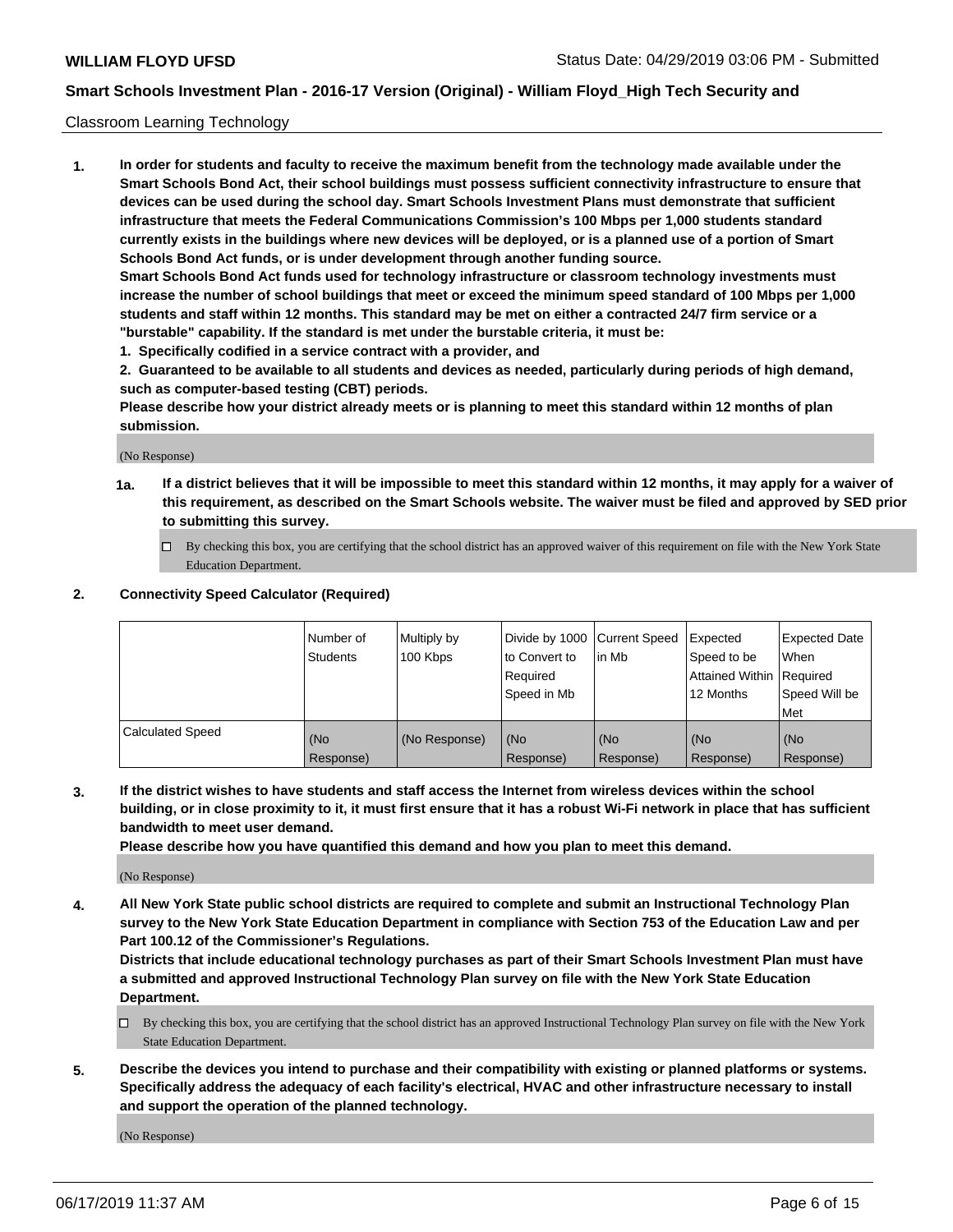#### Classroom Learning Technology

- **6. Describe how the proposed technology purchases will:**
	- **> enhance differentiated instruction;**
	- **> expand student learning inside and outside the classroom;**
	- **> benefit students with disabilities and English language learners; and**
	- **> contribute to the reduction of other learning gaps that have been identified within the district.**

**The expectation is that districts will place a priority on addressing the needs of students who struggle to succeed in a rigorous curriculum. Responses in this section should specifically address this concern and align with the district's Instructional Technology Plan (in particular Question 2 of E. Curriculum and Instruction: "Does the district's instructional technology plan address the needs of students with disabilities to ensure equitable access to instruction, materials and assessments?" and Question 3 of the same section: "Does the district's instructional technology plan address the provision of assistive technology specifically for students with disabilities to ensure access to and participation in the general curriculum?"**

(No Response)

**7. Where appropriate, describe how the proposed technology purchases will enhance ongoing communication with parents and other stakeholders and help the district facilitate technology-based regional partnerships, including distance learning and other efforts.**

(No Response)

**8. Describe the district's plan to provide professional development to ensure that administrators, teachers and staff can employ the technology purchased to enhance instruction successfully.**

**Note: This response should be aligned and expanded upon in accordance with your district's response to Question 1 of F. Professional Development of your Instructional Technology Plan: "Please provide a summary of professional development offered to teachers and staff, for the time period covered by this plan, to support technology to enhance teaching and learning. Please include topics, audience and method of delivery within your summary."**

(No Response)

- **9. Districts must contact the SUNY/CUNY teacher preparation program that supplies the largest number of the district's new teachers to request advice on innovative uses and best practices at the intersection of pedagogy and educational technology.**
	- By checking this box, you certify that you have contacted the SUNY/CUNY teacher preparation program that supplies the largest number of your new teachers to request advice on these issues.
	- **9a. Please enter the name of the SUNY or CUNY Institution that you contacted.**

(No Response)

**9b. Enter the primary Institution phone number.**

(No Response)

**9c. Enter the name of the contact person with whom you consulted and/or will be collaborating with on innovative uses of technology and best practices.**

(No Response)

**10. A district whose Smart Schools Investment Plan proposes the purchase of technology devices and other hardware must account for nonpublic schools in the district.**

**Are there nonpublic schools within your school district?**

Yes

 $\square$  No

**11. Nonpublic Classroom Technology Loan Calculator**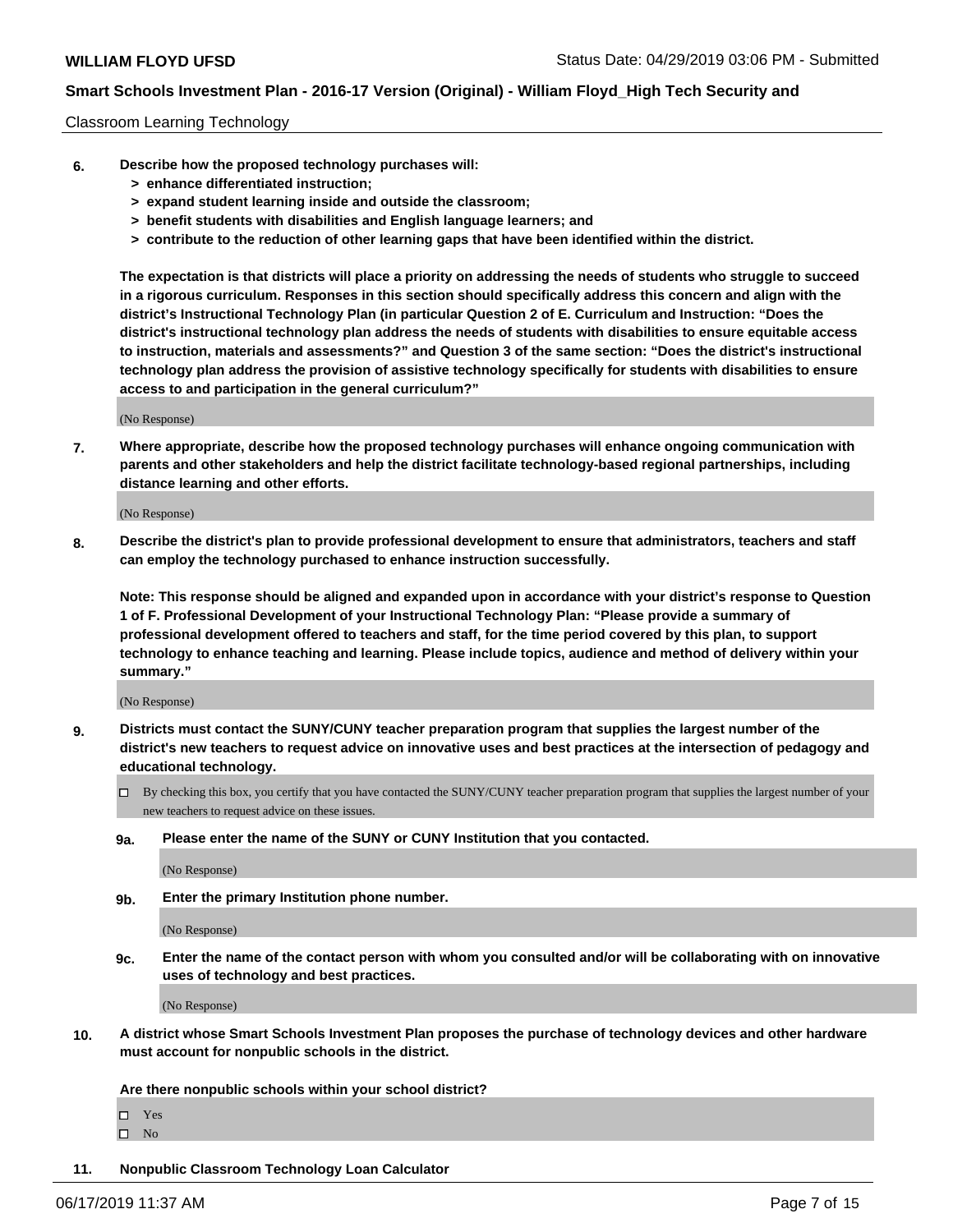#### Classroom Learning Technology

**The Smart Schools Bond Act provides that any Classroom Learning Technology purchases made using Smart Schools funds shall be lent, upon request, to nonpublic schools in the district. However, no school district shall be required to loan technology in amounts greater than the total obtained and spent on technology pursuant to the Smart Schools Bond Act and the value of such loan may not exceed the total of \$250 multiplied by the nonpublic school enrollment in the base year at the time of enactment. See:**

**http://www.p12.nysed.gov/mgtserv/smart\_schools/docs/Smart\_Schools\_Bond\_Act\_Guidance\_04.27.15\_Final.pdf.**

|                                       | 1. Classroom<br>Technology<br>Sub-allocation | 2. Public<br>l Enrollment<br>$(2014-15)$ | l 3. Nonpublic<br>l Enrollment<br>$(2014 - 15)$ | l 4. Sum of<br>Public and<br>l Nonpublic<br>Enrollment                                        | 15. Total Per<br>Pupil Sub-<br>l allocation | l 6. Total<br>Nonpublic Loan<br>Amount |
|---------------------------------------|----------------------------------------------|------------------------------------------|-------------------------------------------------|-----------------------------------------------------------------------------------------------|---------------------------------------------|----------------------------------------|
| Calculated Nonpublic Loan<br>l Amount |                                              |                                          |                                                 | (No Response)   (No Response)   (No Response)   (No Response)   (No Response)   (No Response) |                                             |                                        |

**12. To ensure the sustainability of technology purchases made with Smart Schools funds, districts must demonstrate a long-term plan to maintain and replace technology purchases supported by Smart Schools Bond Act funds. This sustainability plan shall demonstrate a district's capacity to support recurring costs of use that are ineligible for Smart Schools Bond Act funding such as device maintenance, technical support, Internet and wireless fees, maintenance of hotspots, staff professional development, building maintenance and the replacement of incidental items. Further, such a sustainability plan shall include a long-term plan for the replacement of purchased devices and equipment at the end of their useful life with other funding sources.**

 $\Box$  By checking this box, you certify that the district has a sustainability plan as described above.

**13. Districts must ensure that devices purchased with Smart Schools Bond funds will be distributed, prepared for use, maintained and supported appropriately. Districts must maintain detailed device inventories in accordance with generally accepted accounting principles.**

By checking this box, you certify that the district has a distribution and inventory management plan and system in place.

**14. If you are submitting an allocation for Classroom Learning Technology complete this table. Note that the calculated Total at the bottom of the table must equal the Total allocation for this category that you entered in the SSIP Overview overall budget.**

|                          | Sub-Allocation |
|--------------------------|----------------|
| Interactive Whiteboards  | (No Response)  |
| <b>Computer Servers</b>  | (No Response)  |
| <b>Desktop Computers</b> | (No Response)  |
| <b>Laptop Computers</b>  | (No Response)  |
| <b>Tablet Computers</b>  | (No Response)  |
| <b>Other Costs</b>       | (No Response)  |
| Totals:                  | 0              |

**15. Please detail the type, quantity, per unit cost and total cost of the eligible items under each sub-category. This is especially important for any expenditures listed under the "Other" category. All expenditures must be capital-bond eligible to be reimbursed through the SSBA. If you have any questions, please contact us directly through smartschools@nysed.gov.**

**Please specify in the "Item to be Purchased" field which specific expenditures and items are planned to meet the district's nonpublic loan requirement, if applicable.**

**NOTE: Wireless Access Points that will be loaned/purchased for nonpublic schools should ONLY be included in this category, not under School Connectivity, where public school districts would list them.**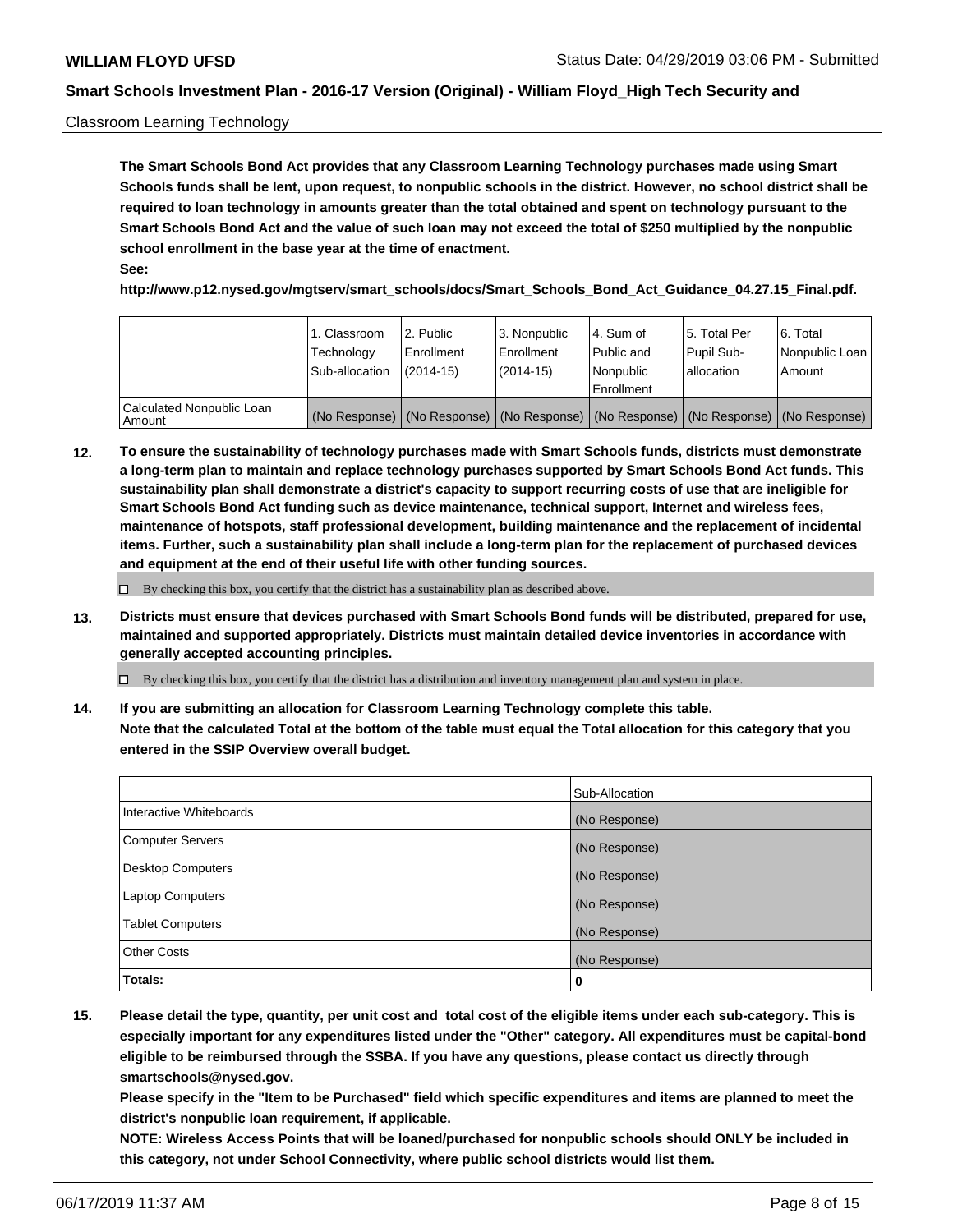Classroom Learning Technology

| Select the allowable expenditure | Iltem to be Purchased | Quantity      | Cost per Item | <b>Total Cost</b> |
|----------------------------------|-----------------------|---------------|---------------|-------------------|
| type.                            |                       |               |               |                   |
| Repeat to add another item under |                       |               |               |                   |
| each type.                       |                       |               |               |                   |
| (No Response)                    | (No Response)         | (No Response) | (No Response) | (No Response)     |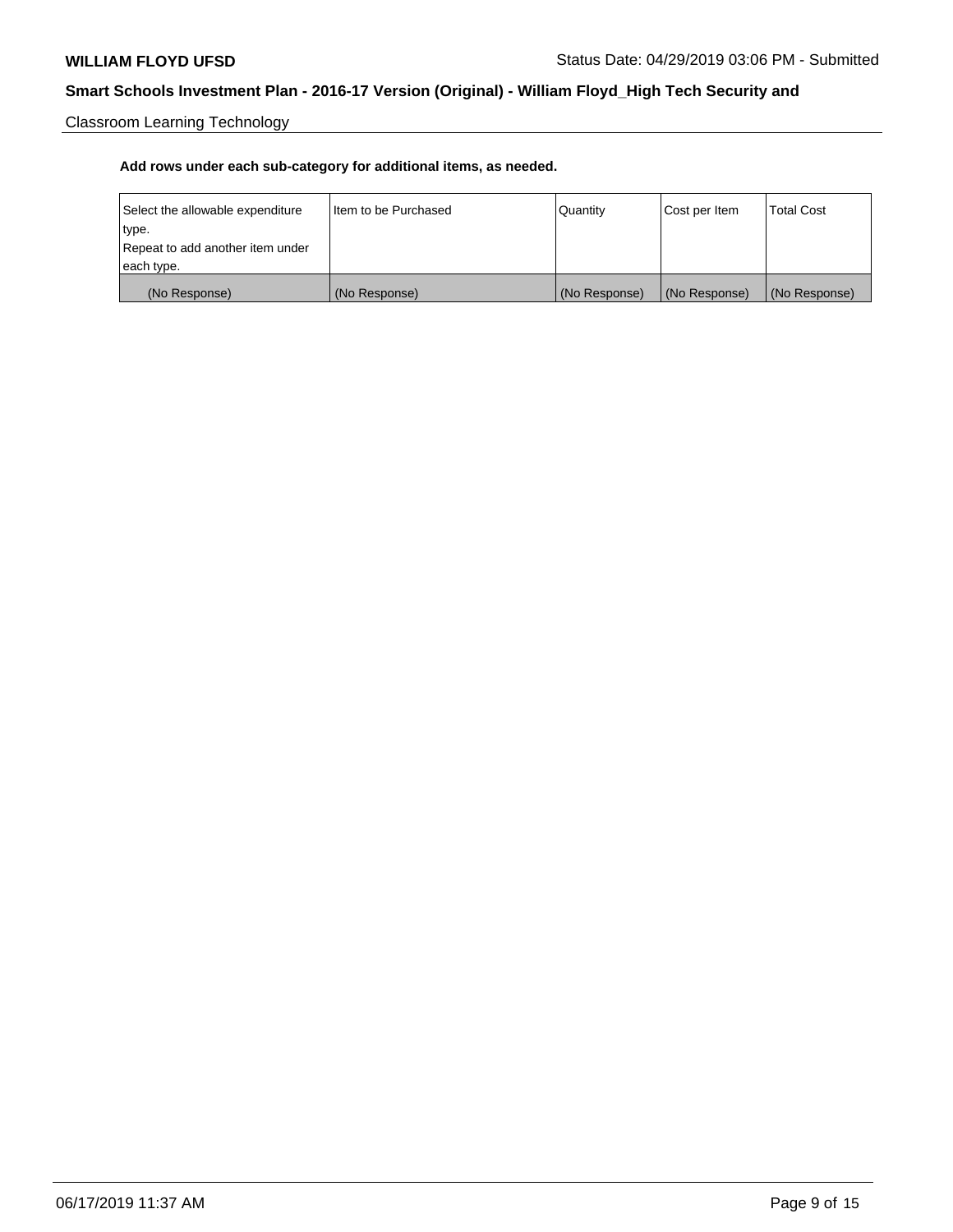#### Pre-Kindergarten Classrooms

**1. Provide information regarding how and where the district is currently serving pre-kindergarten students and justify the need for additional space with enrollment projections over 3 years.**

(No Response)

- **2. Describe the district's plan to construct, enhance or modernize education facilities to accommodate prekindergarten programs. Such plans must include:**
	- **Specific descriptions of what the district intends to do to each space;**
	- **An affirmation that pre-kindergarten classrooms will contain a minimum of 900 square feet per classroom;**
	- **The number of classrooms involved;**
	- **The approximate construction costs per classroom; and**
	- **Confirmation that the space is district-owned or has a long-term lease that exceeds the probable useful life of the improvements.**

(No Response)

**3. Smart Schools Bond Act funds may only be used for capital construction costs. Describe the type and amount of additional funds that will be required to support ineligible ongoing costs (e.g. instruction, supplies) associated with any additional pre-kindergarten classrooms that the district plans to add.**

(No Response)

**4. All plans and specifications for the erection, repair, enlargement or remodeling of school buildings in any public school district in the State must be reviewed and approved by the Commissioner. Districts that plan capital projects using their Smart Schools Bond Act funds will undergo a Preliminary Review Process by the Office of Facilities Planning.**

**Please indicate on a separate row each project number given to you by the Office of Facilities Planning.**

| Project Number |  |
|----------------|--|
| (No Response)  |  |
|                |  |

**5. If you have made an allocation for Pre-Kindergarten Classrooms, complete this table.**

**Note that the calculated Total at the bottom of the table must equal the Total allocation for this category that you entered in the SSIP Overview overall budget.**

|                                          | Sub-Allocation |
|------------------------------------------|----------------|
| Construct Pre-K Classrooms               | (No Response)  |
| Enhance/Modernize Educational Facilities | (No Response)  |
| <b>Other Costs</b>                       | (No Response)  |
| Totals:                                  | 0              |

**6. Please detail the type, quantity, per unit cost and total cost of the eligible items under each sub-category. This is especially important for any expenditures listed under the "Other" category. All expenditures must be capital-bond eligible to be reimbursed through the SSBA. If you have any questions, please contact us directly through smartschools@nysed.gov.**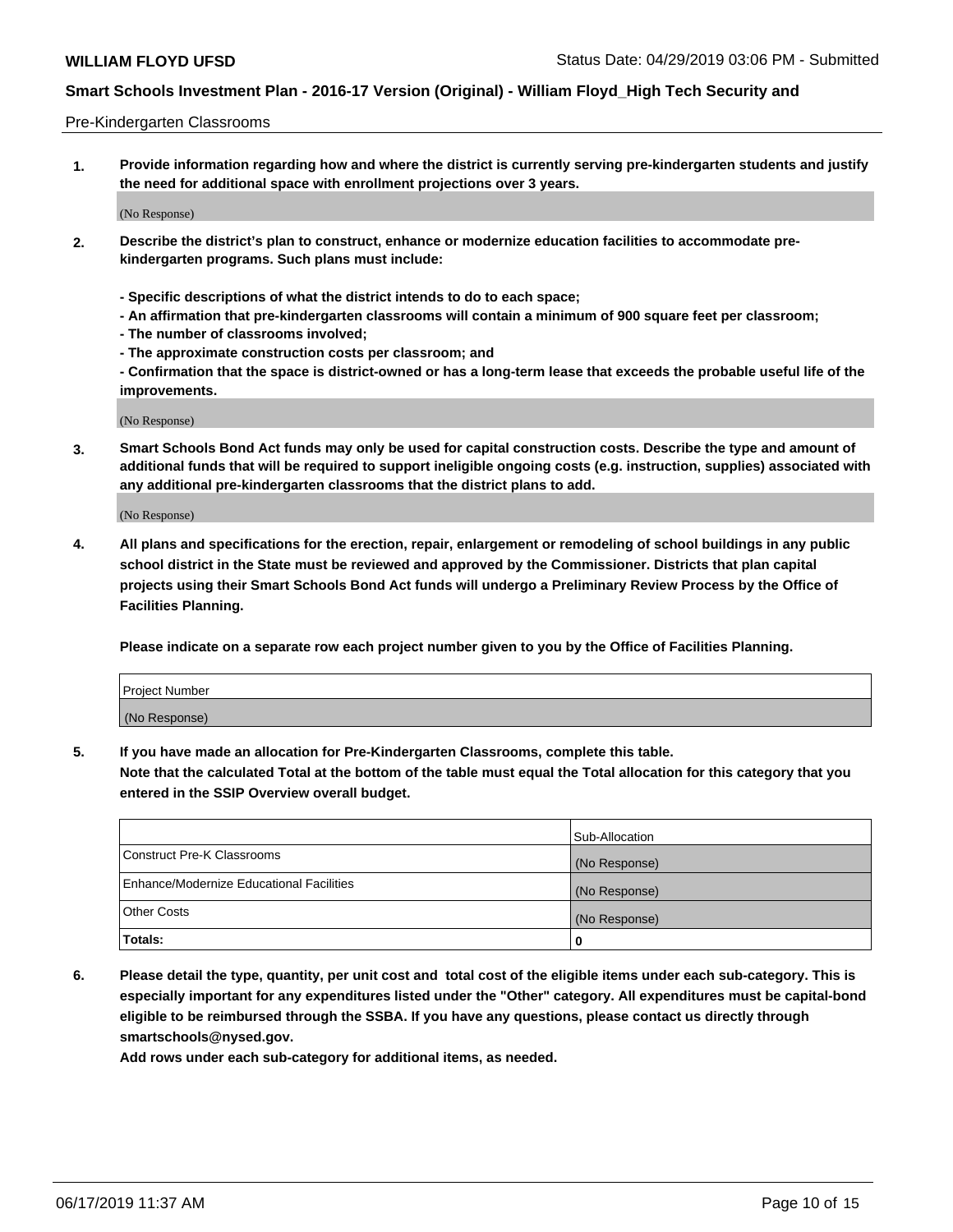Pre-Kindergarten Classrooms

| Select the allowable expenditure | Item to be purchased | Quantity      | Cost per Item | <b>Total Cost</b> |
|----------------------------------|----------------------|---------------|---------------|-------------------|
| type.                            |                      |               |               |                   |
| Repeat to add another item under |                      |               |               |                   |
| each type.                       |                      |               |               |                   |
| (No Response)                    | (No Response)        | (No Response) | (No Response) | (No Response)     |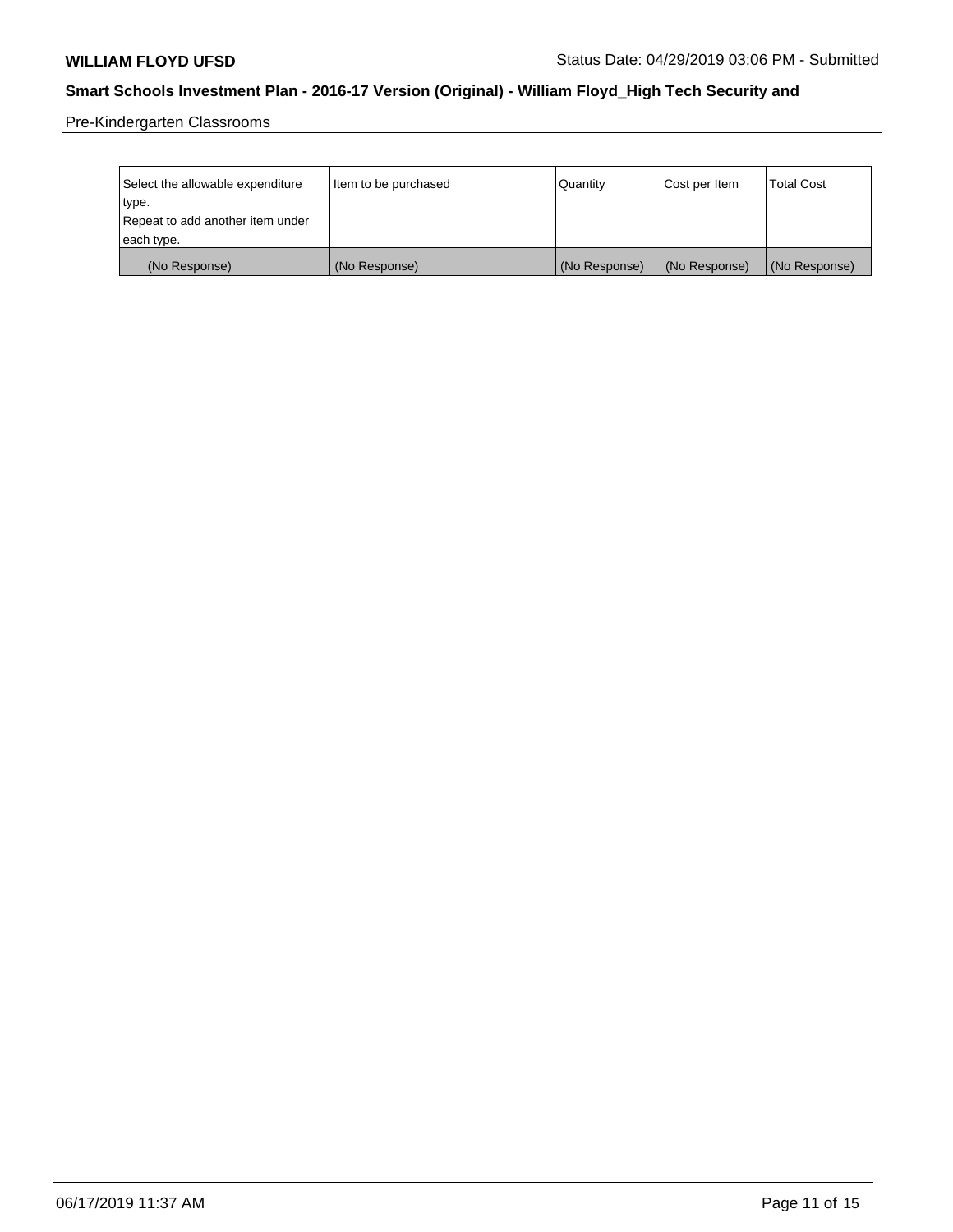Replace Transportable Classrooms

**1. Describe the district's plan to construct, enhance or modernize education facilities to provide high-quality instructional space by replacing transportable classrooms.**

(No Response)

**2. All plans and specifications for the erection, repair, enlargement or remodeling of school buildings in any public school district in the State must be reviewed and approved by the Commissioner. Districts that plan capital projects using their Smart Schools Bond Act funds will undergo a Preliminary Review Process by the Office of Facilities Planning.**

**Please indicate on a separate row each project number given to you by the Office of Facilities Planning.**

| Project Number |  |
|----------------|--|
|                |  |
|                |  |
|                |  |
|                |  |
| (No Response)  |  |
|                |  |
|                |  |
|                |  |

**3. For large projects that seek to blend Smart Schools Bond Act dollars with other funds, please note that Smart Schools Bond Act funds can be allocated on a pro rata basis depending on the number of new classrooms built that directly replace transportable classroom units.**

**If a district seeks to blend Smart Schools Bond Act dollars with other funds describe below what other funds are being used and what portion of the money will be Smart Schools Bond Act funds.**

(No Response)

**4. If you have made an allocation for Replace Transportable Classrooms, complete this table. Note that the calculated Total at the bottom of the table must equal the Total allocation for this category that you entered in the SSIP Overview overall budget.**

|                                                | Sub-Allocation |
|------------------------------------------------|----------------|
| Construct New Instructional Space              | (No Response)  |
| Enhance/Modernize Existing Instructional Space | (No Response)  |
| <b>Other Costs</b>                             | (No Response)  |
| Totals:                                        | 0              |

**5. Please detail the type, quantity, per unit cost and total cost of the eligible items under each sub-category. This is especially important for any expenditures listed under the "Other" category. All expenditures must be capital-bond eligible to be reimbursed through the SSBA. If you have any questions, please contact us directly through smartschools@nysed.gov.**

| Select the allowable expenditure | Item to be purchased | l Quantitv    | Cost per Item | <b>Total Cost</b> |
|----------------------------------|----------------------|---------------|---------------|-------------------|
| type.                            |                      |               |               |                   |
| Repeat to add another item under |                      |               |               |                   |
| each type.                       |                      |               |               |                   |
| (No Response)                    | (No Response)        | (No Response) | (No Response) | (No Response)     |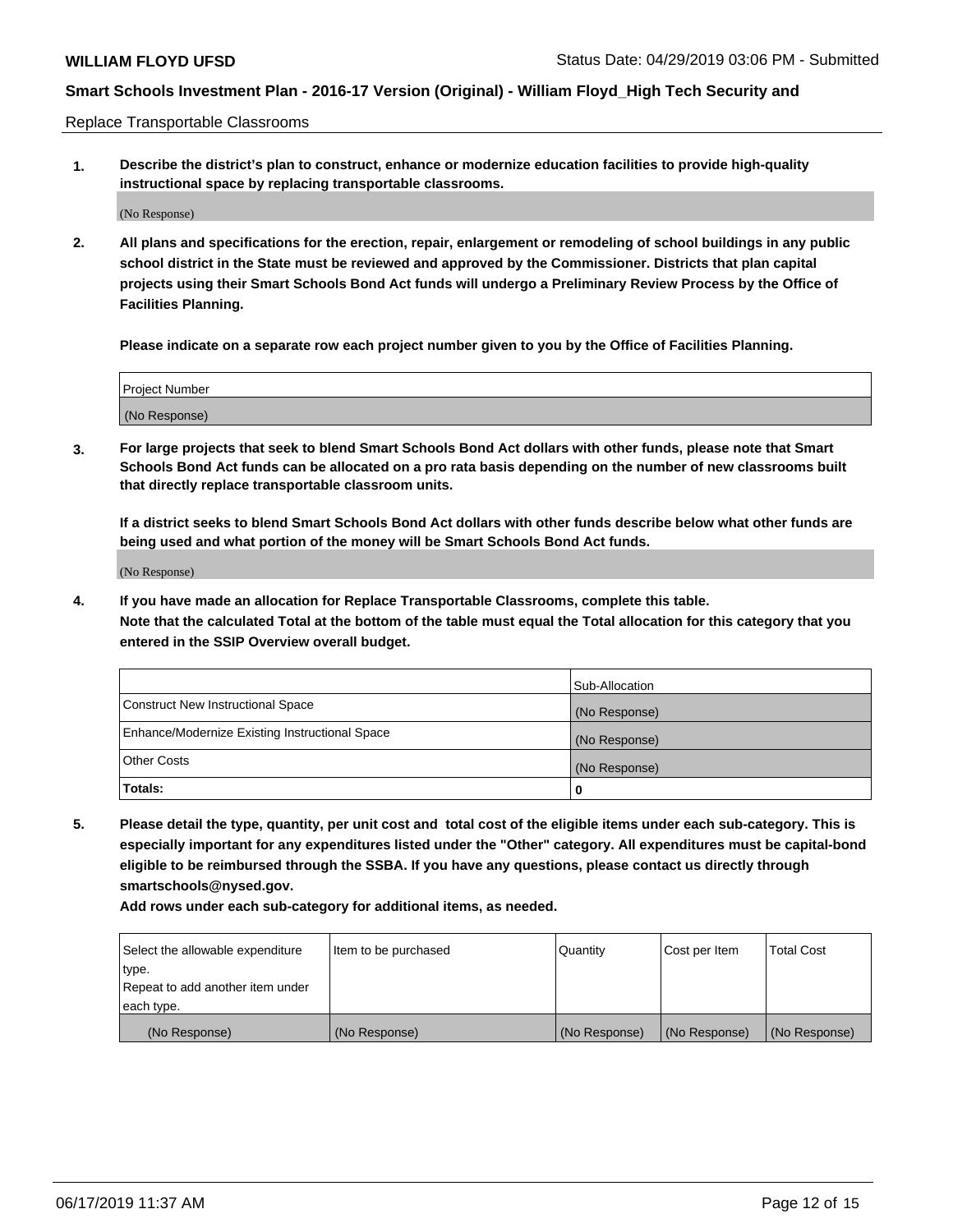#### High-Tech Security Features

## **1. Describe how you intend to use Smart Schools Bond Act funds to install high-tech security features in school buildings and on school campuses.**

We will be installing fully integrated IP phone and communications platform throughout the district that is integrated with all of our security systems and can be leveraged by first responders. To accomplish this we will need to run new cable for the district including fiber and copper types. The project will include the installation of a new unified communications system with VoIP phones with real-time alerts, remote lockdown triggering capabilities, and emergency alerts. Another goal of this project is to build system redundancy throughout to ensure that we are flexible and prepared for any emergency situation.

**2. All plans and specifications for the erection, repair, enlargement or remodeling of school buildings in any public school district in the State must be reviewed and approved by the Commissioner. Districts that plan capital projects using their Smart Schools Bond Act funds will undergo a Preliminary Review Process by the Office of Facilities Planning.** 

**Please indicate on a separate row each project number given to you by the Office of Facilities Planning.**

| <b>Project Number</b> |  |
|-----------------------|--|
| 58-02-32-03-7-999-009 |  |

### **3. Was your project deemed eligible for streamlined Review?**

- Yes  $\boxtimes$  No
- **4. Include the name and license number of the architect or engineer of record.**

| Name                    | License Number |
|-------------------------|----------------|
| <sup>'</sup> Tetra Tech | 16549          |

**5. If you have made an allocation for High-Tech Security Features, complete this table. Note that the calculated Total at the bottom of the table must equal the Total allocation for this category that you entered in the SSIP Overview overall budget.**

|                                                      | Sub-Allocation |
|------------------------------------------------------|----------------|
| Capital-Intensive Security Project (Standard Review) | (No Response)  |
| <b>Electronic Security System</b>                    | 2,875,000      |
| <b>Entry Control System</b>                          | (No Response)  |
| Approved Door Hardening Project                      | (No Response)  |
| <b>Other Costs</b>                                   | 125,000        |
| Totals:                                              | 3,000,000      |

**6. Please detail the type, quantity, per unit cost and total cost of the eligible items under each sub-category. This is especially important for any expenditures listed under the "Other" category. All expenditures must be capital-bond eligible to be reimbursed through the SSBA. If you have any questions, please contact us directly through smartschools@nysed.gov.**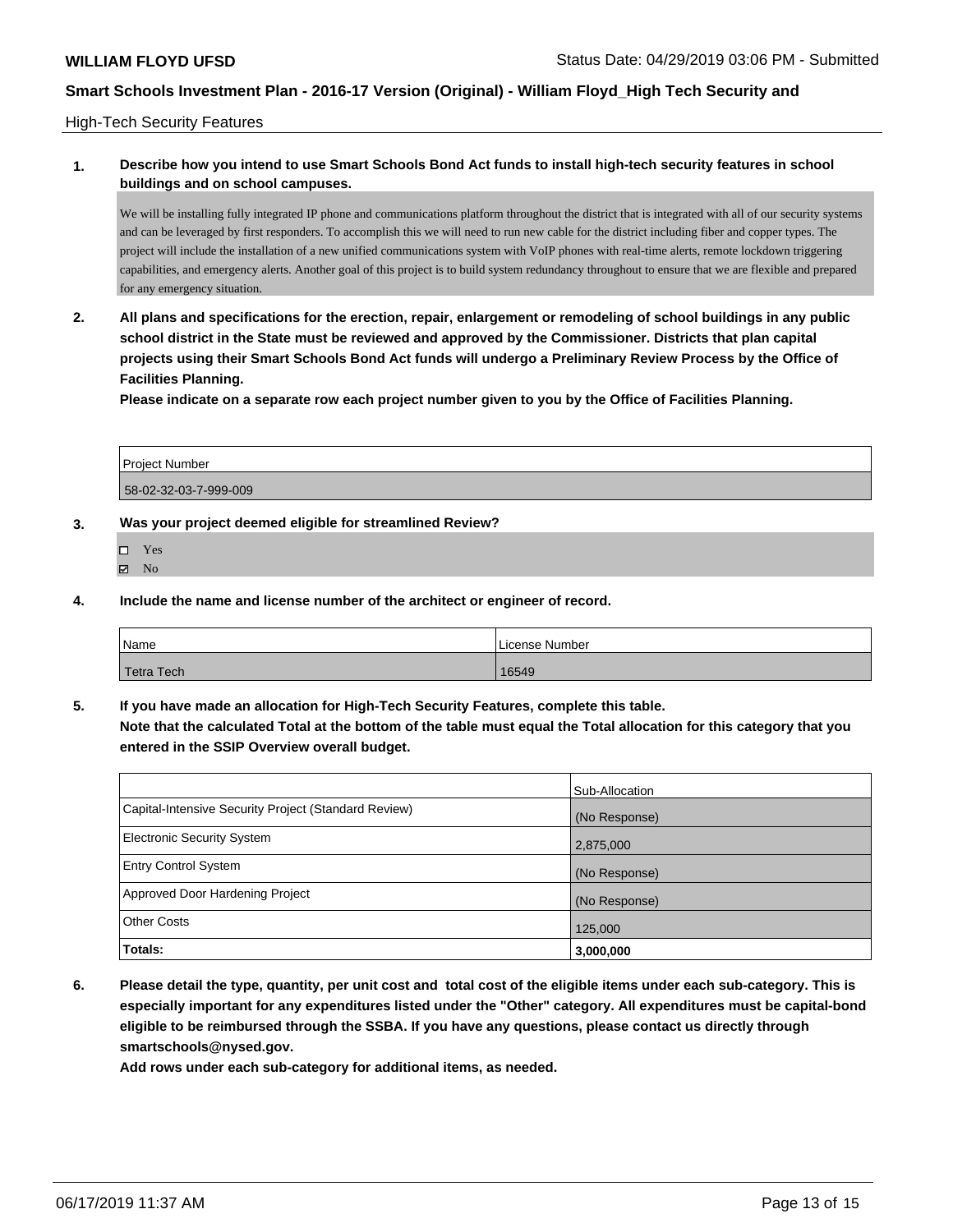High-Tech Security Features

| Select the allowable expenditure<br>type.<br>Repeat to add another item under<br>each type. | Item to be purchased                                                       | Quantity | Cost per Item | <b>Total Cost</b> |
|---------------------------------------------------------------------------------------------|----------------------------------------------------------------------------|----------|---------------|-------------------|
| <b>Other Costs</b>                                                                          | <b>Architect Fees</b>                                                      | 1.00     | 125,000       | 125,000           |
| <b>Electronic Security System</b>                                                           | CP-8841-K9=IP Phone 8841                                                   | 459.00   | 258           | 118,422           |
| <b>Electronic Security System</b>                                                           | CP-8865-K9= Cisco IP Phone 8865                                            | 26.00    | 398           | 10,348            |
| <b>Electronic Security System</b>                                                           | CP-3905= Cisco Unified SIP Phone<br>3905                                   | 47.00    | 50            | 2,350             |
| <b>Electronic Security System</b>                                                           | SP-INFMCST-3-1K= InformaCast<br><b>Advance Subscription 1K Endpoints</b>   | 1.00     | 23,381        | 23,381            |
| <b>Electronic Security System</b>                                                           | BE7H-M5-K9= Cisco Business Edition<br>7000H (M5) Appliance                 | 2.00     | 25,000        | 50,000            |
| <b>Electronic Security System</b>                                                           | VMW-VS6-FND-K9 = Embedded<br>License                                       | 2.00     | 1,250         | 2,500             |
| <b>Electronic Security System</b>                                                           | LIC-CUCM-12X-ENH= Cisco UC<br>Manager Enhanced License                     | 1,272.00 | 105           | 133,560           |
| <b>Electronic Security System</b>                                                           | LIC-CUCM-12X-ESS= Cisco UC<br><b>Manager Essential License</b>             | 99.00    | 20            | 1,980             |
| <b>Electronic Security System</b>                                                           | LIC-EXP-RMS= Expressway Rich<br><b>Media Session</b>                       | 1.00     | 748           | 748               |
| <b>Electronic Security System</b>                                                           | ER12-USR-1= Emergency RSPNDR<br>USR LIC                                    | 1,300.00 | 10            | 13,000            |
| <b>Electronic Security System</b>                                                           | CP-8832-K9= IP Phone 8832                                                  | 3.00     | 798           | 2,394             |
| <b>Electronic Security System</b>                                                           | UNITYCN12-STD-USR= One Unity<br>Connection 12.x                            | 1,020.00 | 38            | 38,760            |
| <b>Electronic Security System</b>                                                           | L-CSR-100M-AX-3Y= SIP Gateway<br><b>CSR AX Package</b>                     | 1.00     | 2,480         | 2,480             |
| <b>Electronic Security System</b>                                                           | ISR4321-V/K9 = ISR 4321 Bundle                                             | 6.00     | 1,548         | 9,288             |
| <b>Electronic Security System</b>                                                           | FL-CME-SRST-25 = SRST-25 Seat<br>License                                   | 6.00     | 325           | 1,950             |
| <b>Electronic Security System</b>                                                           | NIM-4FXO = Network Interface Module                                        | 6.00     | 500           | 3,000             |
| <b>Electronic Security System</b>                                                           | <b>Implementation Costs</b>                                                | 1.00     | 315,000       | 315,000           |
| <b>Electronic Security System</b>                                                           | CP-7841-K9= Cisco UC Phone 7841                                            | 787.00   | 183           | 144,021           |
| <b>Electronic Security System</b>                                                           | CP-8800-A-KEM=8800 Series Audio<br>KEM                                     | 1.00     | 245           | 245               |
| <b>Electronic Security System</b>                                                           | ATA190 UC 2 Port Analog Telephone<br>Adapter                               | 52.00    | 150           | 7,800             |
| <b>Electronic Security System</b>                                                           | SP-INFMCST-3-250= InformaCast<br><b>Advance Subscription 250 Endpoints</b> | 2.00     | 6,547         | 13,094            |
| <b>Electronic Security System</b>                                                           | Cabling                                                                    | 1.00     | 1,980,679     | 1,980,679         |